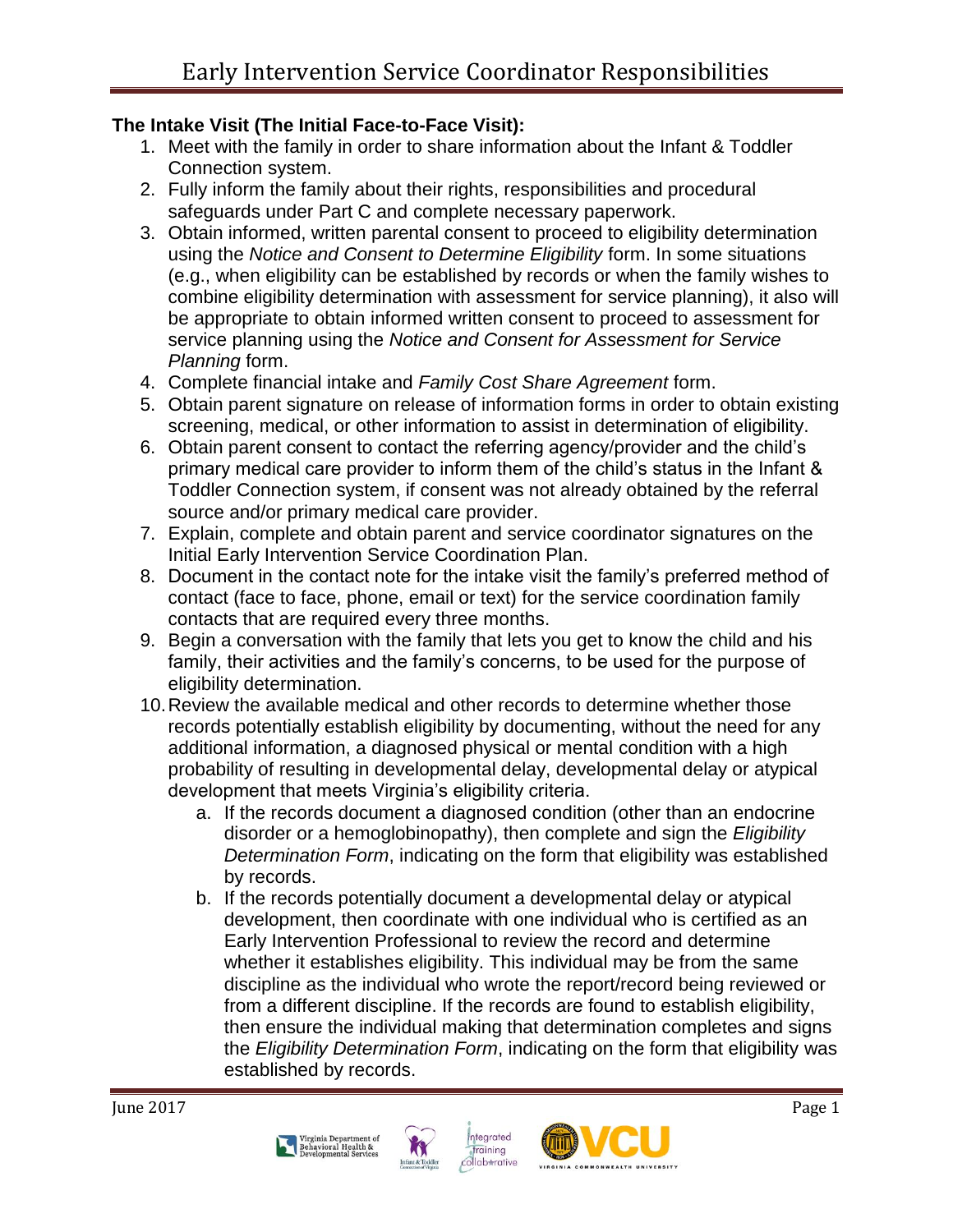- 11.Unless eligibility is established by records, gather information about the child's development and his health history.
	- *a.* Ensure the following eligibility determination activities have been or are conducted.
		- *i.* Hearing and vision screening, with the *Virginia Part C Hearing Screening* and *Virginia Part C Vision Screening* forms completed.
		- *ii.* An evaluation of the child's development in all areas using a screening tool unless the child has already received a developmental assessment or screening prior to referral.
- 12.Let the family know when their child's eligibility determination will be made and how the information provided by the family will be used in that determination.
- 13.Request existing screening, medical and other information to assist in eligibility determination.
- 14.If the referral was not from the child's primary medical care provider, then request the name of that provider from the family. If the child does not have a primary medical care provider, then offer assistance to the family in obtaining a primary care provider for their child.

# **Eligibility Determination:**

- 1. If eligibility cannot be established by medical or other records, assemble documentation that will be used in eligibility determination, including results from a developmental screening tool, medical information, parent report, formal/informal observation and written assessment reports if available.
- 2. If eligibility cannot be established by medical or other records, facilitate identification of the multidisciplinary team that will determine eligibility and coordinate scheduling of the eligibility determination meeting.
- 3. Participate in the determination of eligibility by sharing information from the family and from any screening tool used and/or observation completed by the service coordinator.
- 4. Share results of the eligibility determination process with the family, including a copy of the completed *Eligibility Determination Form.*
- 5. If the child is eligible, then schedule a visit or phone contact(s) with the family, as needed, to discuss and plan for assessment for service planning and the IFSP meeting.
- 6. Explain how to access early childhood special education services through the local school division (under Part B) if the child is close to being age eligible for Part B services.
- 7. Obtain parent consent to make referrals to other appropriate resources/services based on child and family needs and preferences.
- 8. Attempt to obtain parent consent to communicate with the primary care physician and primary referral source, if not already provided.
- 9. Develop and ensure implementation of an interim IFSP for an eligible child in those exceptional circumstances where there is an obvious and immediate need for services to begin before the team has completed the assessment for service planning and developed the IFSP.







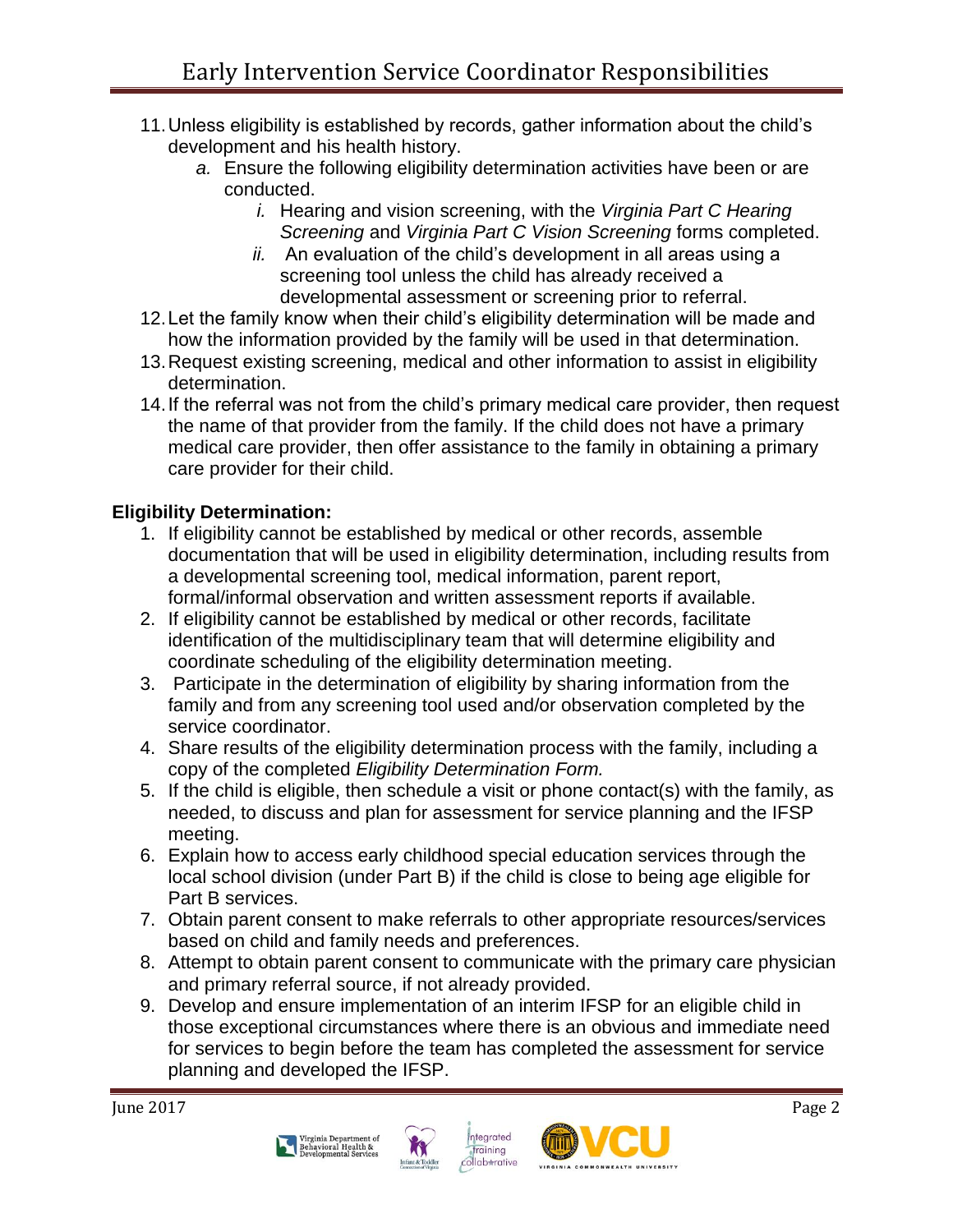# **Assessment for Service Planning:**

- 1. Provide a copy and explanation of the *Notice and Consent for Assessment for Service Planning* form (checking the Initial Assessment box on that form and asking for consent for both the child and family assessments).
- 2. Support the family in assessing their resources, priorities and concerns. This includes identifying natural environments and gathering other family input for IFSP development.
- 3. Coordinate the multidisciplinary assessment of the child for service planning. The assessment for service planning includes reviewing available pertinent records that relate to the child's current health status and medical history and conducting personal observation and assessment of the child in order to identify the child's unique strengths and needs including the child's functional status on the three child outcomes (positive social relationships, acquiring and using knowledge and skills, and use of appropriate behaviors to meet needs) compared to same-age peers.
- 4. Obtain physician referral/authorization, if needed, for assessment.
- 5. Ensure that a comprehensive assessment tool is used as the foundation of the child assessment.
- 6. Facilitate identification of the multidisciplinary team that will complete the assessment for service planning.
- 7. Complete the required hearing and vision screenings, using the *Virginia Part C Hearing Screening* and *Virginia Part C Vision Screening* forms, if these screenings were not completed at intake.
- 8. Participate in any assessment activities that occur after referral, supporting the family as an active participant in the assessment.
- 9. Facilitate the summary of assessment results in terms of the three child outcomes (positive social relationships, acquiring and using knowledge and skills, and use of appropriate behaviors to meet needs) and determination and documentation of entry ratings for the three child outcomes for all eligible children.

### **Initial IFSP Meeting:**

- 1. Unless completed at intake, complete financial intake and *Family Cost Share Agreement* form.
- 2. Work with the family to identify the composition of the multidisciplinary IFSP team, which must include the parent, the service coordinator and at least one more individual from another discipline.
- 3. Plan and schedule the IFSP meeting.
- 4. Notify parents using the *Confirmation of Individualized Family Service Plan (IFSP) Schedule* form or *Confirmation of Scheduled Meetings/Activities*
- 5. Assist the family in preparing for the IFSP meeting by reviewing a blank copy of the statewide IFSP form with the family, explaining the different sections and discussing the kind of information included and the role the family can play in providing that information.







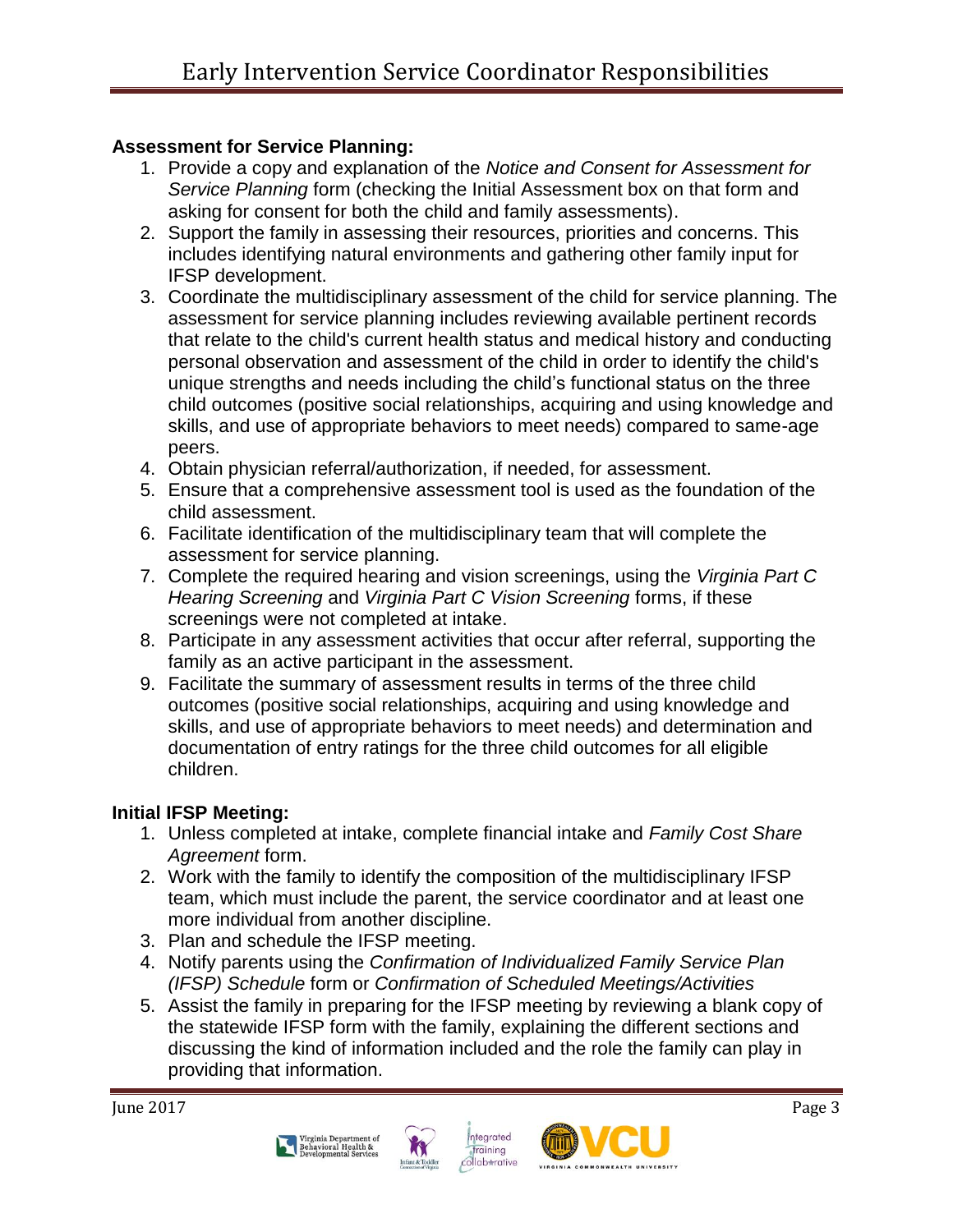- 6. Conduct, in person, the initial IFSP meeting within the 45-calendar day timeline.
- 7. Ensure that the IFSP meeting includes determination of entry rating statements for the three child outcomes (positive social relationships, acquiring and using knowledge and skills, and use of appropriate behaviors to meet needs), unless this was completed during the assessment for service planning.
- 8. Ensure that the IFSP team uses both information from the family regarding their priorities and results of the child assessment, including a review of pertinent records less than six (6) months old from the primary care physician and other sources related to the child's current health status, physical development, medical history, and other information regarding the child's development in determining which IFSP services and informal/formal supports and resources are needed.
- 9. Encourage and support the family to be a full and equal partner on the IFSP team.
- 10.Establish and support a team approach to service planning that recognizes and respects the expertise of all team members, including the family.
- 11.Build team consensus on IFSP outcomes and the supports and services necessary to achieve the IFSP outcomes.
- 12.Begin a discussion with the family about transition. Depending on the child's age at the initial IFSP as well as family priorities and preferences, transition planning at the initial IFSP meeting will range from sharing basic and general information about what transition means and when it may occur to development of a Transition Plan with specific transition steps and services.
- 13.Explain the contents of the IFSP to the parent(s) and obtain written consent from the parent(s) by signature on the IFSP form prior to the provision of early intervention supports and services described in the IFSP.
- 14.Retain a signed copy of the IFSP and provide a copy to the family.
- 15.Send a copy of the IFSP to the child's primary care physician, with parent consent.
- 16.Obtain physician (or physician assistant or nurse practitioner) signature to document medical necessity for services if the child is covered by Medicaid/FAMIS, TRICARE or private health insurance and will receive services that can be reimbursed under that insurance plan.
- 17.Ensure signatures are obtained on the *Declining Early Intervention Services* form if the parent is declining any or all services listed on the IFSP.
- 18.Ensure that if the family is requesting a specific early intervention service, or a specific frequency, length, intensity (individual or group), location or method of delivering services that the rest of the team does not agree is appropriate to meet the needs of the child or family, then the following steps occur:
	- a. Provide a copy and explanation of the *Parental Prior Notice* form to the family. The "Other" line is checked and refusal to initiate the specific service is written in as the description. The reason why the Infant & Toddler Connection system is refusing to initiate the service is specified





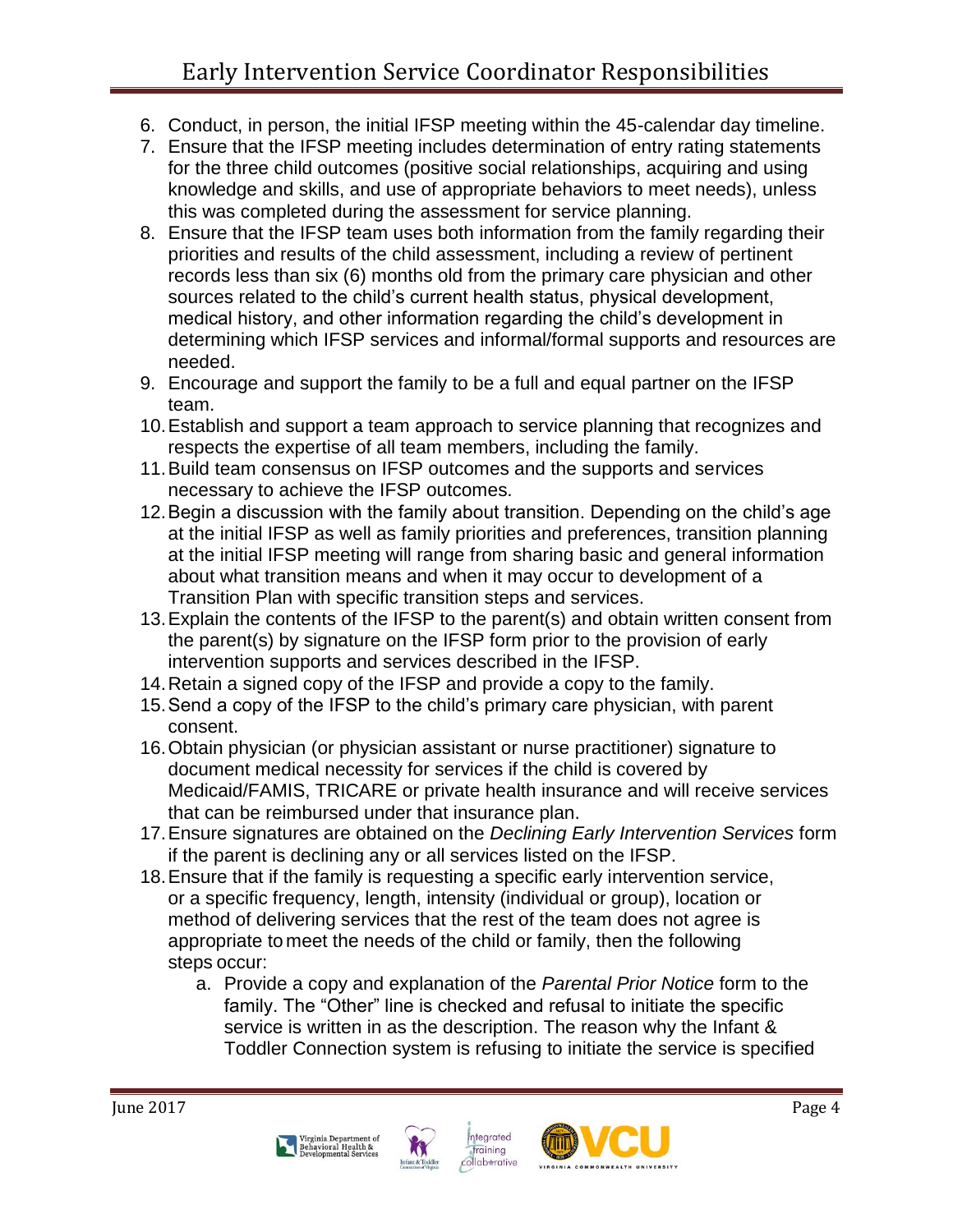(e.g., progress made, other supports and services in place, evidencebased practice, etc.).

- b. Provide a copy and explanation of the *Notice of Child and Family Rights and Safeguards Including Facts About Family Cost Share* to the family.
- c. For Medicaid/FAMIS recipients only: Complete and provide the family with the *Early Intervention Services – Notice of Action* letter and explain to the family their right to appeal under Medicaid if they disagree with the early intervention services listed on the IFSP or if the local system is proposing to decrease or end a service.
- 19.Request completion of the health status indicator questions by the child's physician every six months.
- 20.Assist the family to select a provider(s).
- 21.Contact the selected provider agency and arrange for a service provider(s).

# **IFSP Implementation and Review:**

- 1. Coordinate and monitor the delivery of those IFSP supports and services for which the family has given consent.
- 2. Explain to families who are receiving early intervention supports and services that they may receive an annual survey from the State requesting their input on the supports and services they are receiving. Explain that family responses to the survey are confidential and help to improve service delivery in the local area and across the state. Encourage the family to complete the survey when they receive it.
- 3. Ensure that the language or other mode of communication normally used by the child in the home or learning environment is used in all direct contact with the child, when appropriate and if feasible to do so.
- 4. Make at least one direct contact with the family every three (3) calendar months.
- 5. Provide at least one of the allowable activities listed with the child, the family, service providers, or other organizations on behalf of the child/family in each month for which EI TCM billing occurs.

Allowable activities include but are not limited to the following:

- Coordinating the initial Intake and Assessment of the child and planning services and supports, to include history-taking, gathering information from other sources, and the development of an Individualized Family Service Plan, including initial IFSP, periodic IFSP reviews, and annual IFSPs. This does not include performing medical assessments, but may include referral for such assessment;
- Coordinating services and supports planning with other agencies and providers;
- Assisting the child and family directly for the purpose of locating, developing, or obtaining needed services and resources;
- Enhancing community integration through increasing the child and family's community access and involvement;
- Making collateral contacts to promote implementation of the Individualized Family Service Plan and allow the child/family to participate in activities in







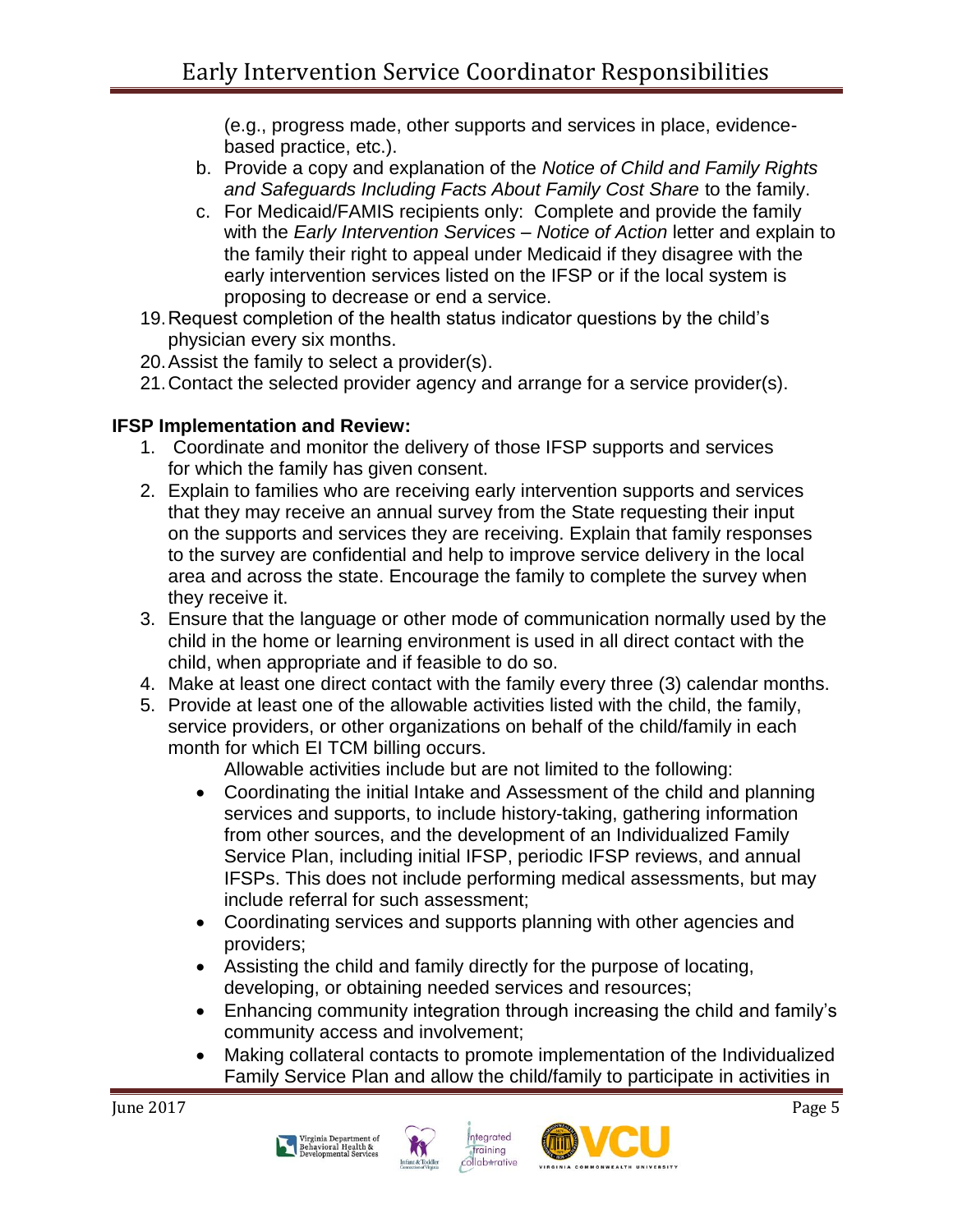the community. A collateral contact is defined as "Contact with the child's significant others to promote implementation of the service plan and community participation, including family, non-family, health care entities and others related to the implementation and coordination of services;"

- Monitoring implementation of the Individualized Family Service Plan through regular contacts with service providers, as well as periodic early intervention visits;
- Providing instruction and counseling that guide the family in problemsolving and decision making and developing a supportive relationship that promotes implementation of the Individualized Family Service Plan. Counseling in this context is defined as problem-solving activities designed to enhance a child's ability to participate in the everyday routines and activities of the family within natural environments where children live, learn, and play;
- Submitting to the client's physician (semi-annually) the health status indicator questions or using an alternate local mechanism to collect the information necessary to answer these questions. Based upon the results of the questionnaire from the physician, following-up with the family/caregiver to inform and/or assist in obtaining needed medical services;
- Coordinating the child/family's transition from Part C early intervention services; and
- Making contacts (face-to-face, phone, email, text) with the family.
- 6. Request completion of the health status indicator questions by the child's physician every six months.
- 7. Document all contacts made and all activities completed with or on behalf of the child and family in accordance with the requirements.
- 8. Submit a contact log or contact notes to the local lead agency no later than the 21st of each month for the previous month.
- 9. Ensure that no shows (sessions missed by the family without advanced notice) for services listed on the IFSP are handled in accordance with the procedures given.
- 10.Complete the following steps if a child and family are lost to contact (without a no-show):
	- a. Contact the referral source, physician or other contacts to request additional or updated contact information;
	- b. If still unable to contact a family after requesting additional contact information or the family repeatedly fails to respond, document the dates of attempted contact in the child's record. Attempts to contact the family may be made by phone, mail, visiting the address provided, and/or other means based on the contact information available. It is recommended that no more than 15 – 20 calendar days pass during this process of attempting to contact the family;
	- c. Send a letter to the family notifying them of the attempts to contact







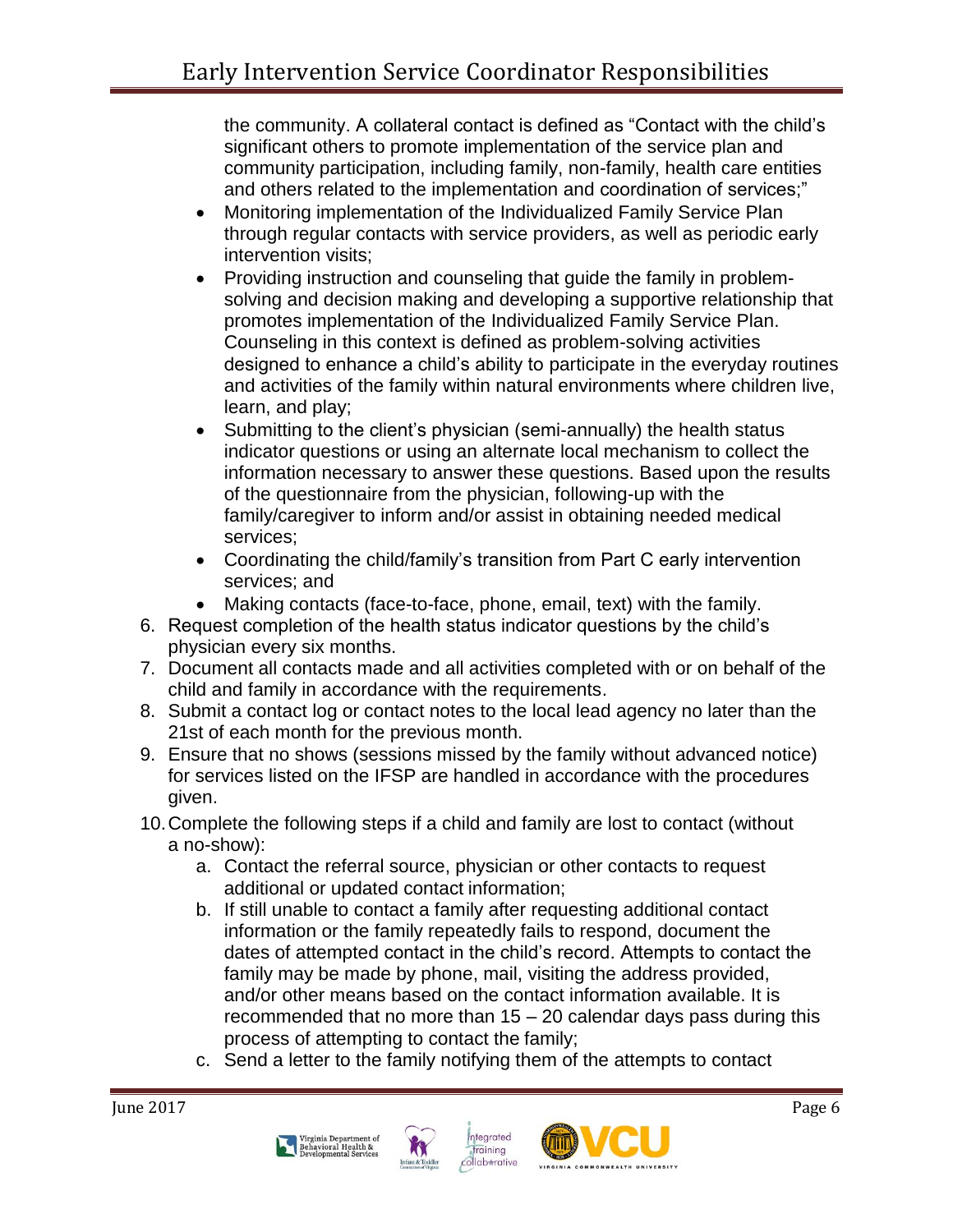them, the services that are still available to them, the opportunity for an IFSP review if an IFSP has been developed, the need for them to contact their service coordinator if they wish to continue receiving services and that, otherwise, their child will be discharged from early intervention. Include with the letter a *Parental Prior Notice* form completed as follows:

- i. In the top section, check "Other" and specify that "Your child will be discharged on {date – 10 calendar days from the date the letter and form are being sent} unless you contact us prior to that date." Allowing 10 calendar days before discharge takes into account the time it takes for mailing and the 5 days required for prior notice; and
- ii. In the "Reason" section, indicate that you have been unable to contact the family since {date} and summarize all attempts to contact the family. If the child is covered by Medicaid/FAMIS, the *Early Intervention Services – Notice of Action* letter also must be included.
- d. If no contact has been made by the family within 10 calendar days of sending the letter, then discharge the child.
- 11.Follow-up on any child who no longer has Medicaid/FAMIS coverage by checking with the family to determine if they are in the process of re-applying or if the child no longer meets the Medicaid/FAMIS financial eligibility requirements.
- 12.Update *Family Cost Share Agreement* form as needed.
- 13.Facilitate the periodic review of the IFSP at least every six months or more frequently if conditions warrant or the family requests a review.
- 14.Assist the family in preparing for the IFSP review. Share any written information from providers about the child's progress with the family prior to the IFSPreview, if available. Encourage families to make notes of their input and questions prior to the IFSP review. The level of support that each family will want and need in preparing for the IFSP review will vary and should be individualized for each family.
- 15.Work with the family to identify the composition of the IFSP review team, which must include:
	- a. The parent(s) of the child;
	- b. Other family members, as requested by the parent, if feasible;
	- c. An advocate or person outside the family if requested by the parent;
	- d. The service coordinator who has been working with the family; and
	- e. A person or persons involved in ongoing or new assessments and individuals who are providing supports and services to the child and family participate if conditions warrant.
- 16.Work with the family and other participants to determine a process for reviewing and revising the IFSP that is acceptable to all parties and allows for all participants to provide input. A face-to-face meeting is not







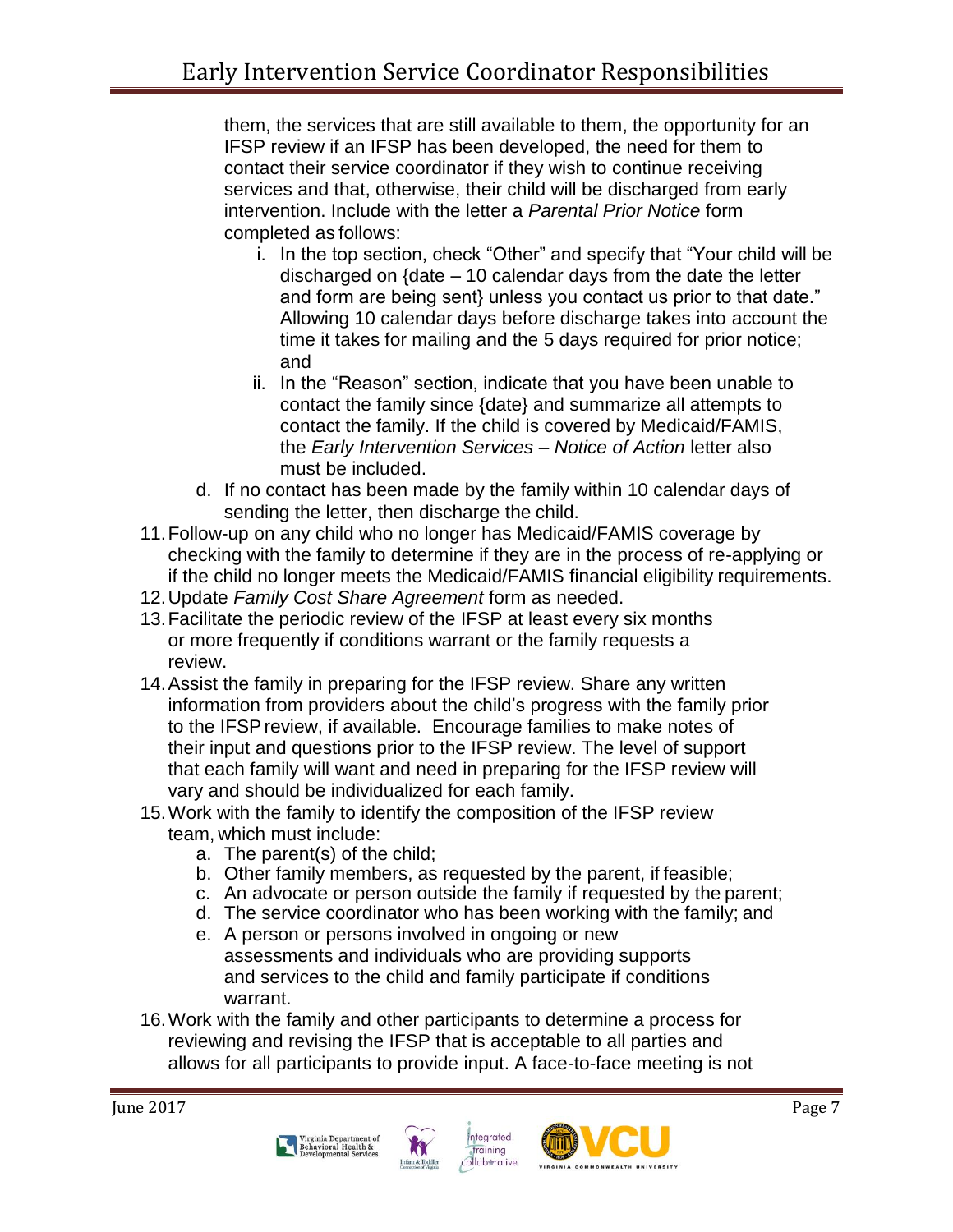required for an IFSP review. The method used to conduct the IFSP review should ensure the following:

- a. The family has the information and support they need to make informed decisions for their child and family;
- b. The family's current priorities and concerns are reviewed; and
- c. All participants have a current and complete picture of the degree to which progress toward meeting the IFSP outcomes is being made.
- 17.Ensure that the meeting is conducted in the family's native language or other mode of communication unless clearly not feasible to do so.
- 18.Ensure the family's signature is obtained on the IFSP review page to document their consent for the changes, if any.
- 19.Retain a signed copy of the IFSP with the review page and provide a copy to the family (at no cost to the family) and to all service providers who participated in assessment or the IFSP review or will be implementing the IFSP.
- 20.If a new service is being added or the frequency of an existing service is changing (increasing or decreasing), obtain physician (or physician assistant or nurse practitioner) signature to document medical necessity for services the child will receive that can be reimbursed under public (e.g., Medicaid/FAMIS, TRICARE) or private insurance.
- 21.Ensure signatures are obtained on the *Declining Early Intervention Services* form if the parent is declining any or all services listed on the IFSP.
- 22.Ensure that if the family is requesting a specific early intervention service, or a specific frequency, length, intensity (individual or group), location or method of delivering services that the rest of the team does not agree is appropriate to meet the needs of the child or family, then the following steps occur:
	- a. Provide a copy and explanation of the *Parental Prior Notice* form to the family. The "Other" line is checked and refusal to initiate the specific service is written in as the description. The reason why the Infant & Toddler Connection system is refusing to initiate the service is specified (e.g., progress made, other supports and services in place, evidencebased practice, etc.).
	- b. Provide a copy and explanation of the *Notice of Child and Family Rights and Safeguards Including Facts About Family Cost Share* to the family.
	- c. For Medicaid/FAMIS recipients only: Complete and provide the family with the *Early Intervention Services – Notice of Action* letter and explain to the family their right to appeal under Medicaid if they disagree with the early intervention services listed on the IFSP or if the local system is proposing to decrease or end a service.

# **Annual IFSP:**

1. Conduct, in person, an annual IFSP meeting within 365 days of the date of the initial or previous annual IFSP meeting to review the child's progress and to write a new IFSP if the child continues to be eligible.







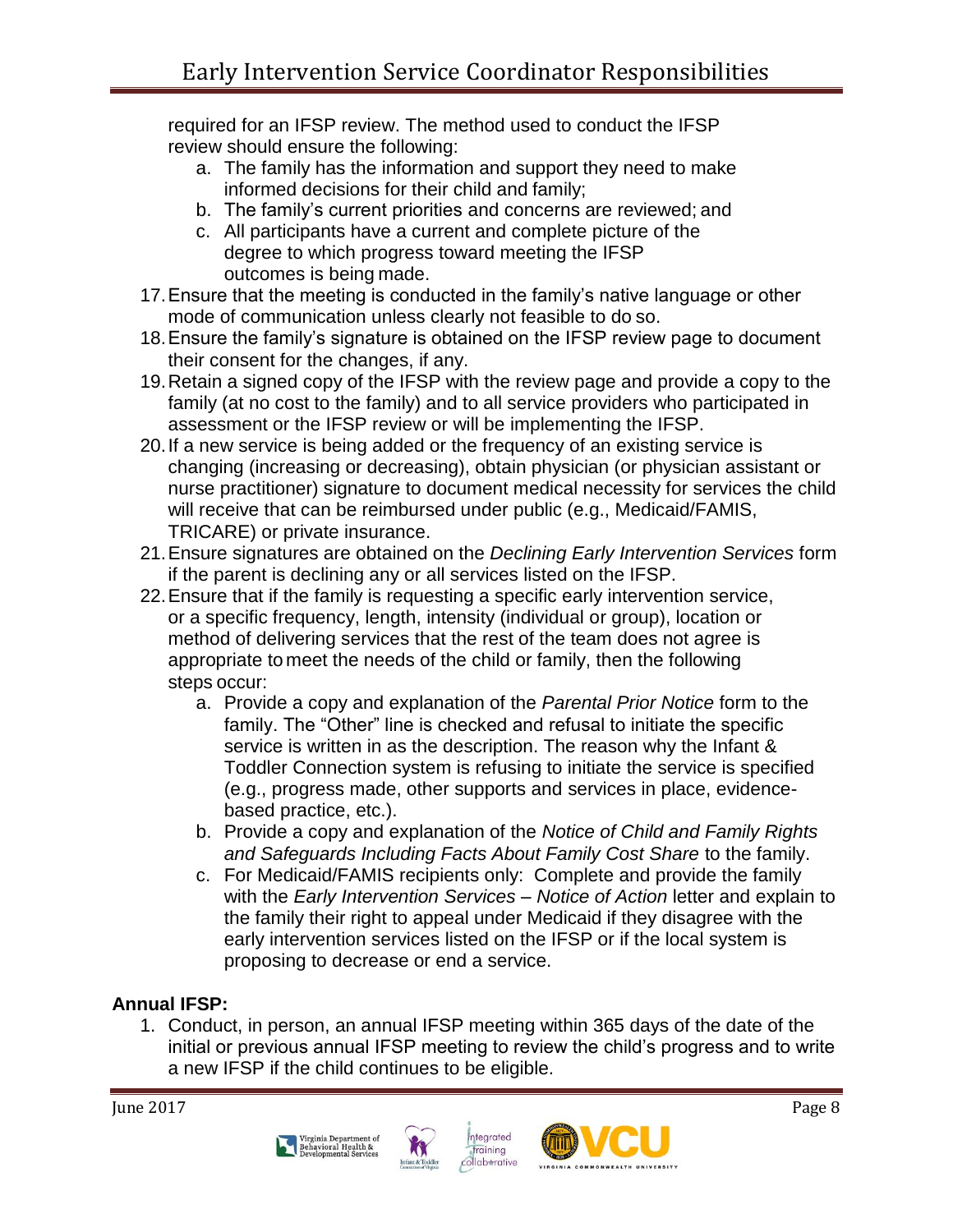- 2. Ensure the family receives a copy and explanation of the *Parental Prior Notice*  form (with a check mark by "A meeting to develop the annual IFSP and confirm eligibility is needed"), *Confirmation of the Individualized Family Service Plan (IFSP) Schedule* form, and *Notice of Child and Family Rights and Safeguards Including Facts About Family Cost Share*.
- 3. Notify other team members in writing of the date, time and location of the annual IFSP meeting.
- 4. Explain that the annual IFSP meeting will include a confirmation of ongoing eligibility and that if the child no longer meets the Infant & Toddler Connection of Virginia eligibility criteria then he/she will be discharged.
	- a. The process for determination of ongoing eligibility varies, as follows:
		- i. If the child was initially found eligible based on a diagnosed condition, then the service coordinator will complete the Eligibility Determination form indicating that eligibility was established by records.
		- ii. If contact notes are enough to establish the child's ongoing eligibility, then one individual who is certified as an Early Intervention Professional may review those notes and complete the Eligibility Determination form indicating that eligibility was established by records. The individual determining eligibility based on the contact notes may be the same individual who wrote the contact notes as long as that person is an Early Intervention Professional.
		- iii. If neither of the above conditions is met, then the determination of ongoing eligibility is made by 2 disciplines (either 2 individuals from different disciplines or one individual qualified in 2 different disciplines) and is based on the progress reports (written or verbal) of team members and/or additional information. If a child is receiving only service coordination, then the same types of information that are gathered for initial eligibility determination would be gathered for this annual confirmation of eligibility (e.g., current results from a developmental screening tool, observation, parent report, current information from the physician, etc.). The determination of ongoing eligibility considers all areas of development and is documented on the *Eligibility Determination Form.*
		- iv. The service coordinator provides the family with a copy of the completed *Eligibility Determination Form* at no cost to the family.
	- b. If, at the time of the annual IFSP, the family feels their child is demonstrating age-appropriate skills and is no longer in need of services and the family does not want to have an eligibility







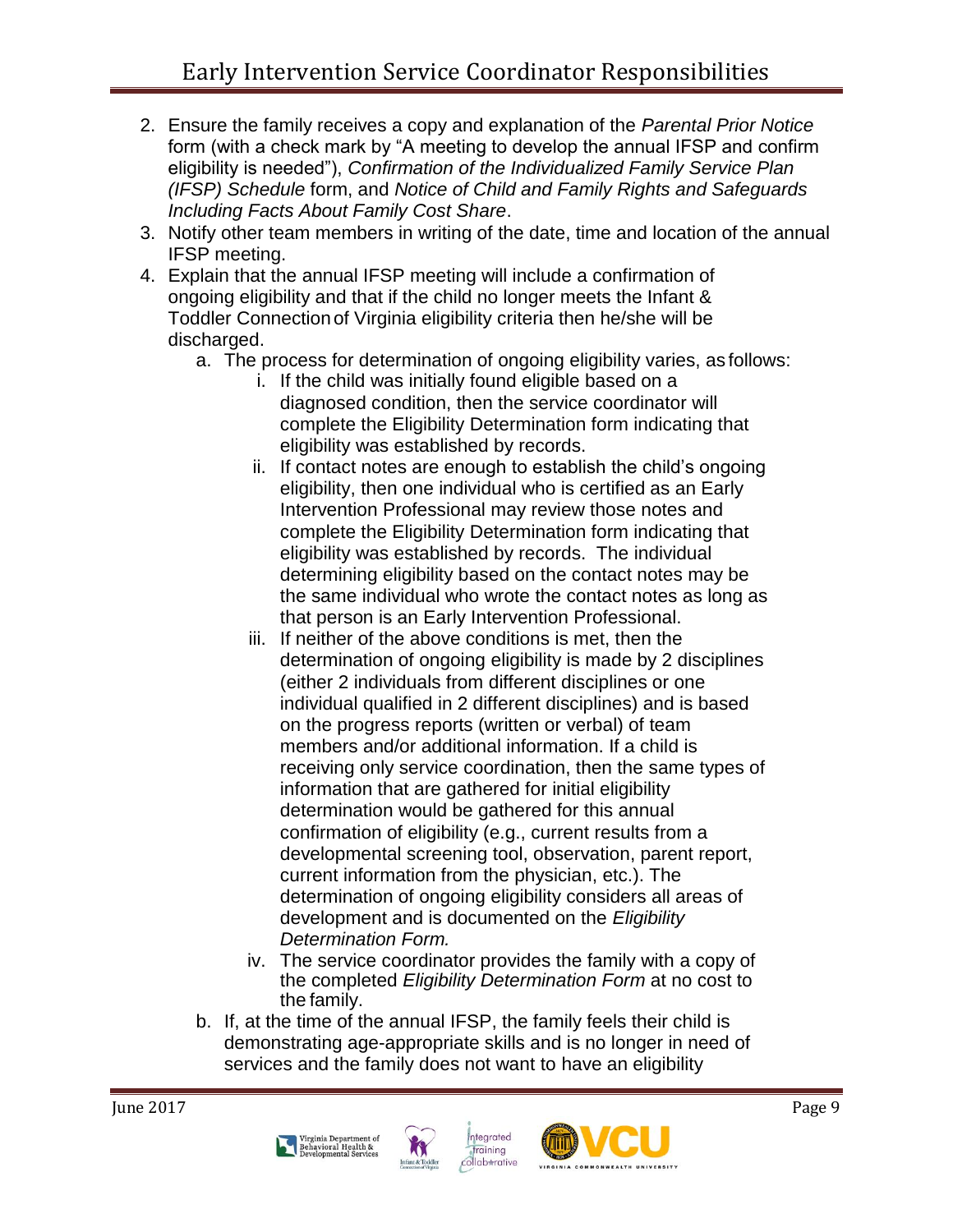determination to confirm the child's status, then the service coordinator must document both the offer and the family's decision in a contact note.

- 5. If the child is ineligible, provide the parents with a copy and explanation of the *Parental Prior Notice* form (indicating "Your child is not eligible for Infant & Toddler Connection of Virginia") and the *Notice of Child and Family Rights and Safeguards Including Facts About Family Cost Share*. On the *Parental Prior Notice* form, identify the information used to make the determination that the child is not eligible. For Medicaid/FAMIS recipients only: Complete and provide the family with the *Early Intervention Services – Notice of Action* letter and explain to the family their right to appeal under Medicaid if they disagree with the multidisciplinary team's determination that their child is no longer eligible for early intervention services.
- 6. Provide the family with a copy of the completed *Eligibility Determination Form*.
- 7. Facilitate an opportunity for the family to talk with the eligibility determination team if the family has questions or disagrees with the eligibility finding and if desired by the family.
- 8. If the child is ineligible, obtain parent consent to make referrals to other appropriate resources/services based on child and family needs and preferences.

If the child continues to be eligible, assist the family in planning and preparing for the annual IFSP meeting. Encourage families to make notes of their input and questions in each section of their current IFSP or a blank IFSP form and to bring that to the IFSP meeting as a reminder for the family during the meeting. The level of support that each family will want and need in preparing for the annual IFSP meeting will vary and should be individualized for each family

- 9. Work with the family to identify the composition of the multidisciplinary IFSP team, which must include the parent, the service coordinator and at least one more individual from another discipline.
- 10.Ensure that IFSP team members who are not able to meet at times convenient for the family are given other options for IFSP participation, such as telephone consultations or providing written information.
- 11.Review the Facts About Family Cost Share section of the *Notice of Child and Family Rights and Safeguards Including Facts About Family Cost Share* and obtain their signature on a new *Family Cost Share Agreement* form.
- 12.Facilitate the summary of the child's functional status in terms of the three child outcomes (positive social relationships, acquiring and using knowledge and skills, and use of appropriate behaviors to meet needs) and determination and documentation of child outcome ratings and progress.
- 13.If an annual assessment is needed, document the need and parent







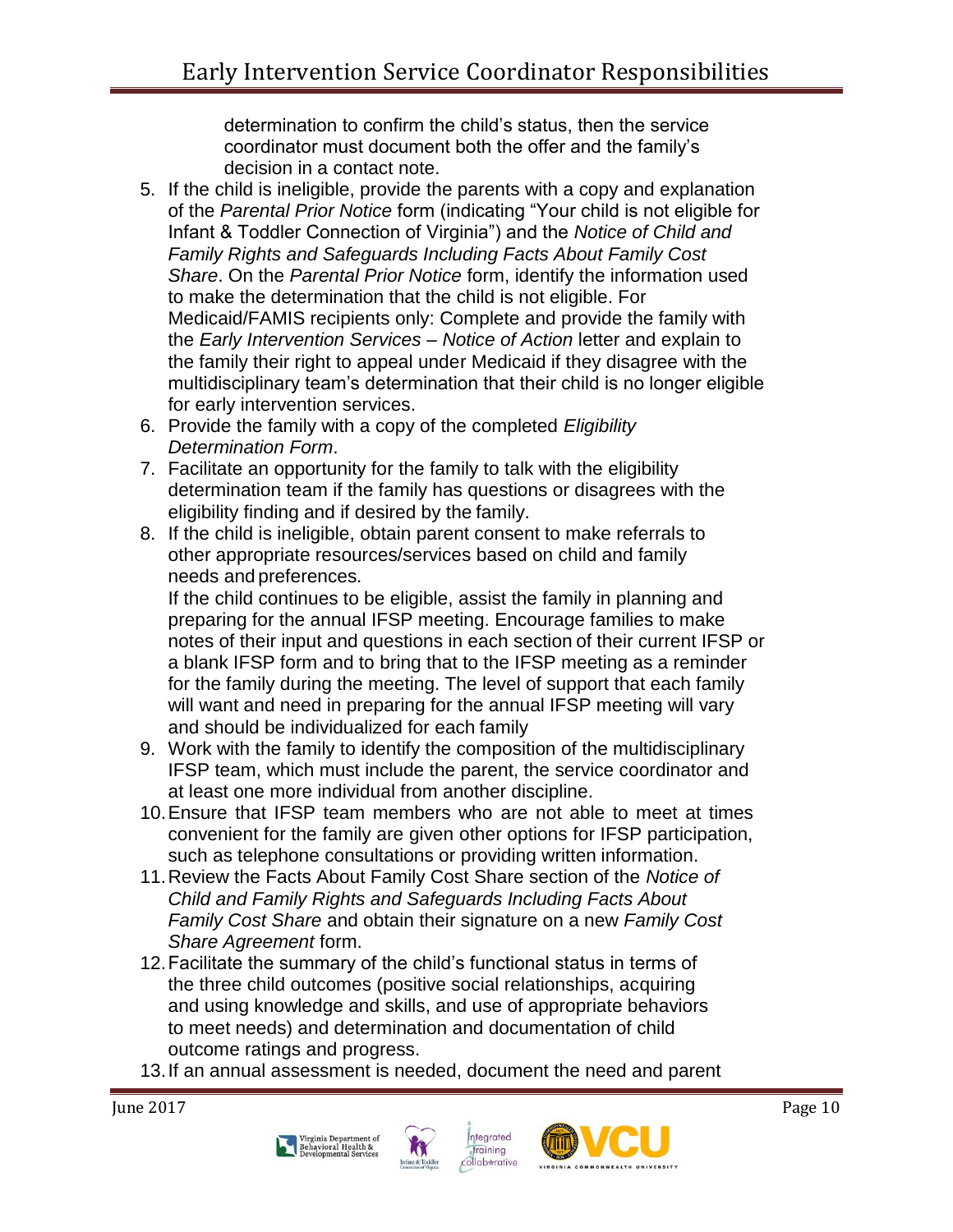consent for that assessment on the IFSP by holding an IFSP Review and adding the assessment(s) as a service or the *Notice and Consent for Assessment for Service Planning* form may be used.

- 14.Ensure a new IFSP is developed using the statewide IFSP form.
- 15.Ensure the family's signature is obtained on the IFSP to document their consent for the services.
- 16.Retain a signed copy of the IFSP and provide copies to the family (at no cost to the family) and to all service providers who participated in assessment or development of the IFSP or will be implementing the IFSP.
- 17.Send a copy of the IFSP to the child's primary care physician, with parent consent.
- 18.Obtain physician (or physician assistant or nurse practitioner) signature to document medical necessity for services if the child will receive services that can be reimbursed under public (e.g., Medicaid/FAMIS or TRICARE) or private insurance.
- 19.Ensure signatures are obtained on the *Declining Early Intervention Services* form if the parent is declining any or all services listed on the IFSP.
- 20.Ensure that if the family is requesting a specific early intervention service, or a specific frequency, length, intensity (individual or group), location or method of delivering services that the rest of the team does not agree is appropriate to meet the needs of the child or family, then the following steps occur:
	- a. Provide a copy and explanation of the *Parental Prior Notice* form to the family. The "Other" line is checked and refusal to initiate the specific service is written in as the description. The reason why the Infant & Toddler Connection system is refusing to initiate the service is specified (e.g., progress made, other supports and services in place, evidencebased practice, etc.).
	- b. Provide a copy and explanation of the *Notice of Child and Family Rights*  and Safeguards Including Facts About Family Cost Share to the family.
	- c. For Medicaid/FAMIS recipients only: Complete and provide the family with the *Early Intervention Services – Notice of Action* letter and explain to the family their right to appeal under Medicaid if they disagree with the early intervention services listed on the IFSP or if the local system is proposing to decrease or end a service.
- 21.If the child is close to being age eligible for early childhood special education services through the local school division (under Part B), explain how to access Part B services through the local school system.

### **Transition:**

- 1. Ensure that each child and family is offered individualized transition supports and services.
- 2. Ensure development of the transition plan in Section VII of the IFSP for







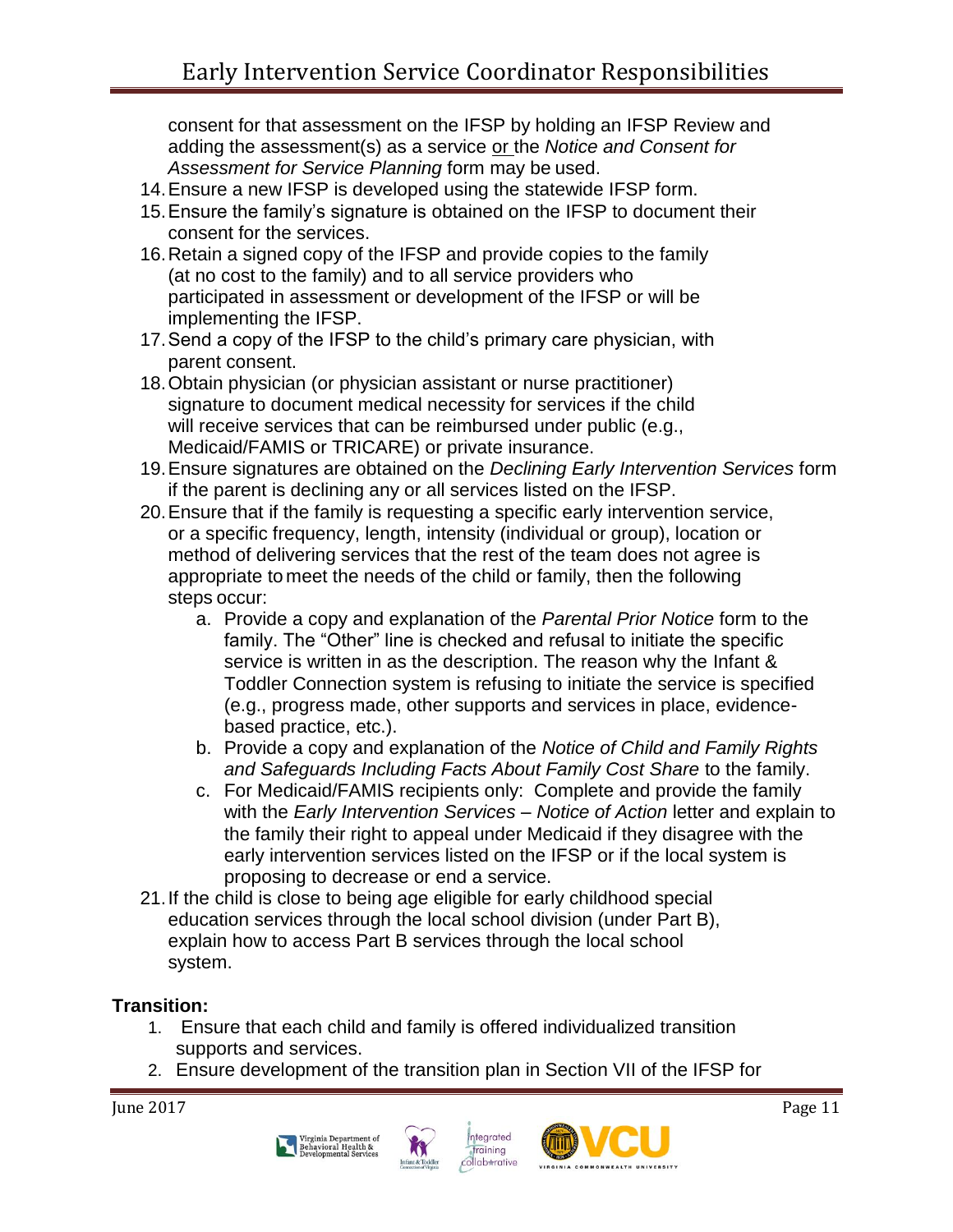all children exiting the early intervention system.

- 3. Ensure transition plan is developed at least 90 days, and at the discretion of all parties, up to 9 months before the child's anticipated date of transition.
- 4. Ensure the meeting to develop the transition plan meets the requirements of an IFSP meeting.
- 5. Ensure notification, which constitutes a referral, to the local school division and the Virginia Department of Education.
	- a. Notify parents of all children who are potentially eligible for early childhood special education services under Part B through the local school division of the local Infant & Toddler Connection system's intent to share the child's name, birth date, and parent contact information (name, address, and telephone number), with the appropriate local school division and the Virginia Department of Education as well as the earliest date on which this notification will occur.
	- b. If approved my parent, ensure notification occurs at least 90 days before the child's anticipated date of transition.
- 6. Document the notification and referral on the IFSP transition page and specify the earliest date on which the locality intends to send the information to the school division and the Virginia Department of Education.
- 7. Ensure families not yet ready to make a referral, opt out of notification and opt out is documented on the IFSP transition page.
- 8. Remind parents that they may use the "I have changed my mind…" line in Step 2a in Section VII of the IFSP to allow notification at a later time, as their child approaches age 3.
- 9. Transmit the notification information to the local school division and the Virginia Department of Education unless the parent indicates in writing on the IFSP transition page that he/she does not want the information transmitted.
- 10. Provide written prior notice and obtain parent approval to convene the required transition conference that occurs at least 90 days, or up to 9 months, prior to the child's anticipated date of transition.
- 11. Document parent approval for the transition conference in Section VII of the IFSP form.
- 12. If the parent declines the conference, document the decision in Section VII of the IFSP form and in a contact note. Provide the family with a contact person at the school division to answer any questions they have about school services.
- 13. Ensure scheduling of the transition conference within the required timelines and participation by required parties, including local school division personnel.
- 14. Ensure the meeting to hold the transition conference meets the requirements of an IFSP meeting.







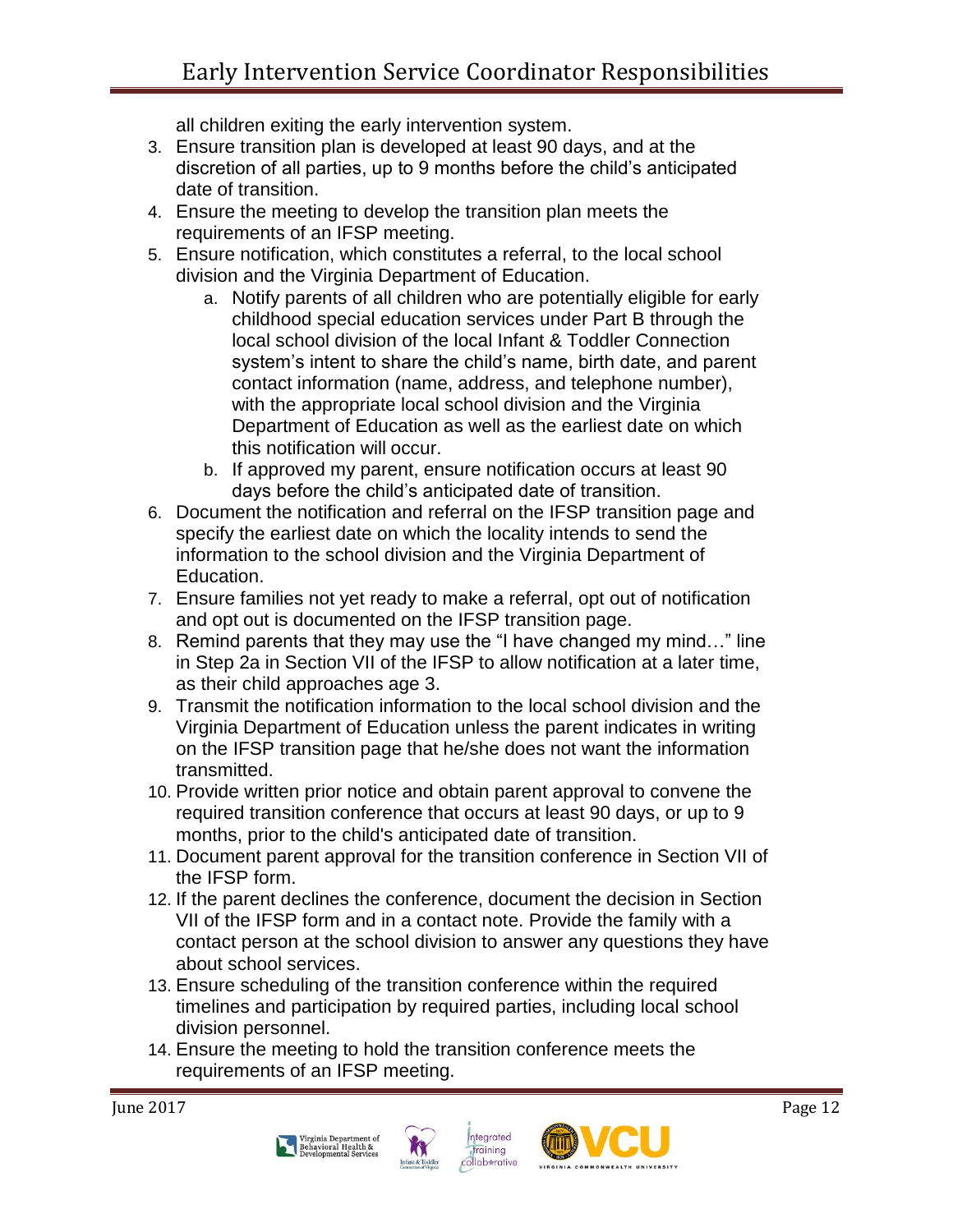- 15. If local school representative is unable to participate in a face to face meeting offer participation by teleconference and/or video conferencing.
- 16. If the local school representative cannot participate, the service coordinator must ensure parents are provided at the transition conference information about early childhood special education services through the local school system, including a description of the Part B special education eligibility definitions, timelines and process for consenting to an evaluation and conducting eligibility determinations under Part B, and the availability of special education and related services. Service Coordinators must also give a contact name and phone number provided by the local school division where the family can call with questions about school services.
- 17. If local school system is unable to participate in a transition conference, the service coordinator must document the invitation extended to the local school system and their decision to decline.
- 18. For families that wish to consider options in addition to or instead of early childhood special education services through the local school system, service coordinators should make every effort to include representatives from other community programs (e.g., head start, preschool/child care programs) in the transition conference.
- 19. Transmit, with parent permission, child-specific information (e.g. current IFSP, recent assessment findings, and other pertinent records) to the appropriate school division in which the child resides as soon as possible after the notification and referral to the local school division to ensure continuity of services.
- 20. Make every effort to participate in the initial Individualized Education Plan (IEP) meeting for children transitioning to early childhood special education services if invited by the local school division at the request of the parent.
- 21. Ensure that families whose children are referred to the local Infant & Toddler Connection system close to the child's third birthday or after April 1 when the child will reach the age of eligibility for special education at the beginning of the upcoming school year are informed of services available through the public schools and that, with parental permission, child-specific information is shared with the local school division as soon as possible following referral to the local Infant & Toddler Connection system.
- 22. Assist the family in exploring alternative settings, if desired by the family, for:
	- a. The child who is not eligible for early childhood special education services under Part B through the local school division and who continues with early intervention supports and services until the third birthday;
	- b. The child whose family chooses not to receive early childhood special education services under Part B through the local school division and who continues with early intervention





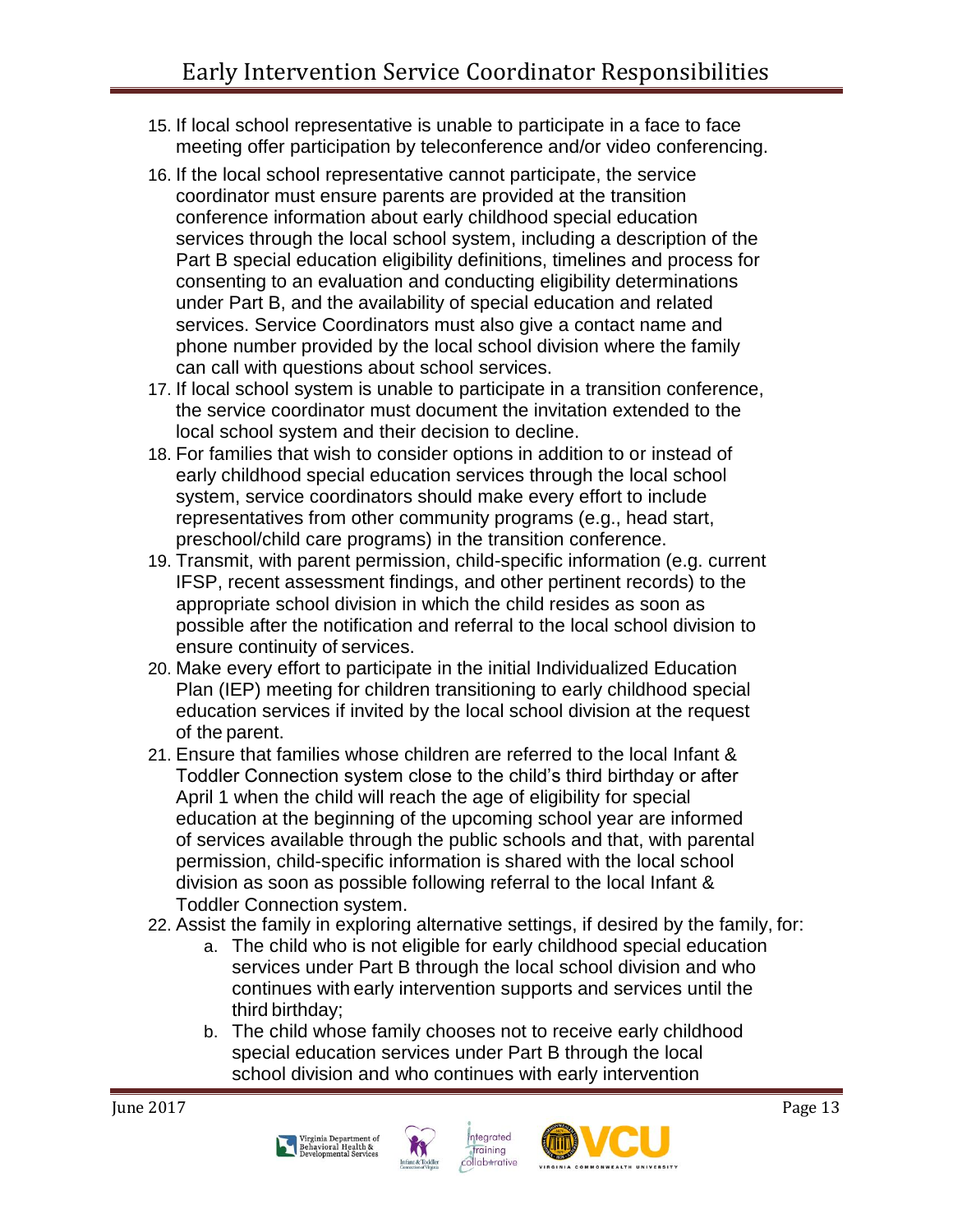supports and services until the third birthday; or

c.The child who is no longer eligible for early intervention supports and services prior to the third birthday.

### **Discharge and Determination of Child Progress at Exit:**

- 1. Ensure exit ratings on all three child outcomes (positive social relationships, acquiring and using knowledge and skills, and use of appropriate behaviors to meet needs) are done prior to exit for all children who had an entry rating **AND** who have been in the system for 6 months or longer since their initial IFSP (i.e., there have been 6 months between the initial IFSP and the exit assessment). The rating must be done no more than 6 months prior to exit from early intervention.
- 2. Provide a copy and explanation of the *Parental Prior Notice* form (with "Your child is not eligible for Infant & Toddler Connection of Virginia" marked) and the *Notice of Child and Family Rights and*  Safeguards Including Facts About Family Cost Share to the family. Parental prior notice must be provided to the family at least 5 days before early intervention services will be terminated.
- 3. For Medicaid/FAMIS recipients only: If the family is receiving prior notice that their child is no longer eligible (but is within the age range for early intervention services) or that their child is being discharged after being lost to contact, complete and provide the family with the *Early Intervention Services – Notice of Action* letter and explain to the family their right to appeal under Medicaid if they disagree with the multidisciplinary team's determination that their child is no longer eligible for early intervention services.
- 4. Ensure that no IFSP services are delivered on or after the child's third birthday**.**

### **The Early Intervention Record:**

- 1. Maintain a clinical/working file that must include, at a minimum, a copy of the IFSP (including reviews), contact notes, and any completed screening and/or assessment protocols if not housed in the early intervention record.
- 2. During the intake visit, point out where information related to storing, accessing, and correcting records is included in the *Notice of Child and Family Rights and Safeguards Including Facts About Family Cost Share*.

#### **Dispute Resolution:**

1. Ensure that when disagreement occurs on matters relating to identification, eligibility determination, or placement of the child or the provision of appropriate early intervention supports and services under Part C for the child and family, the parent of the child is informed, in writing and verbally, of the options for resolution.